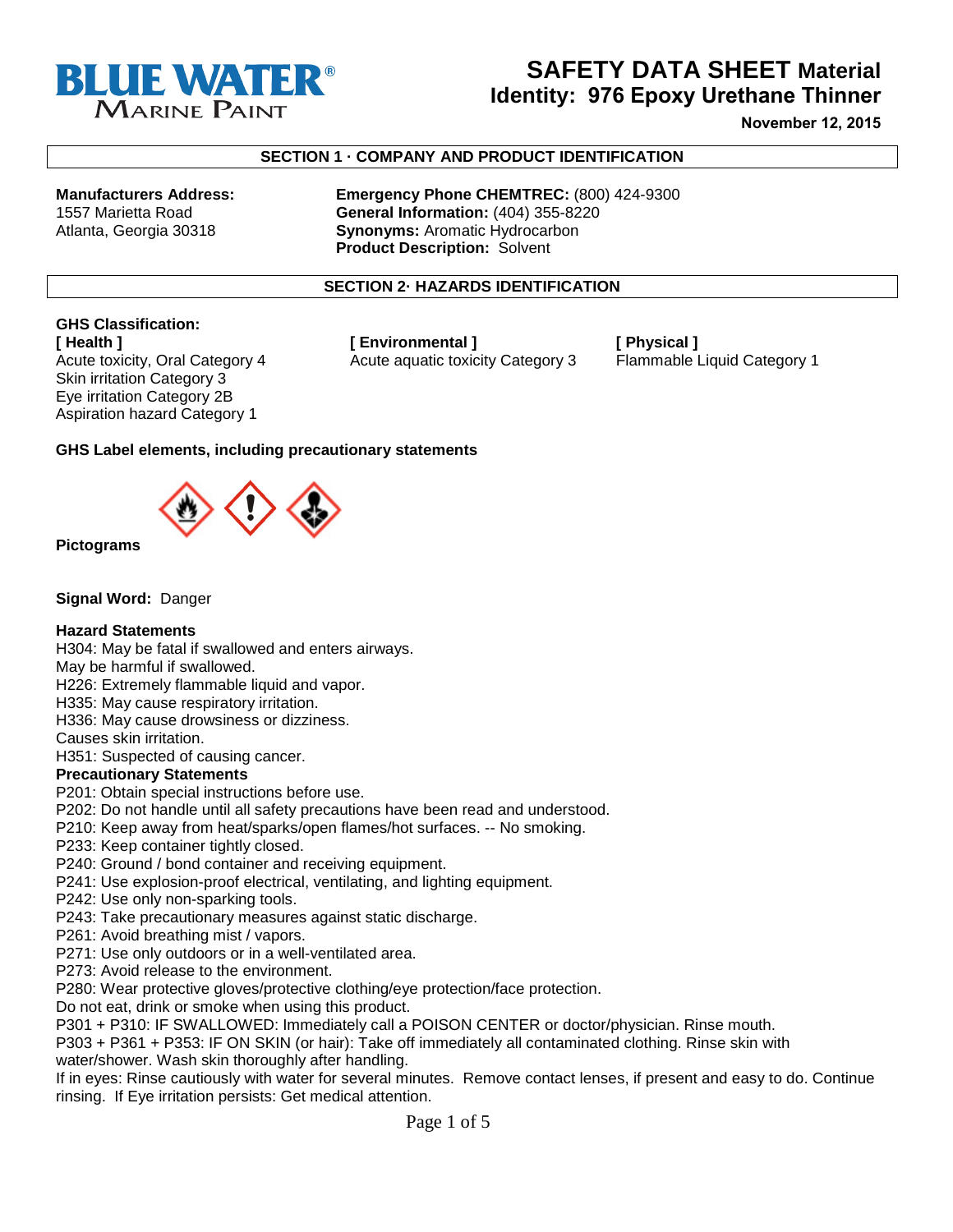

P304 + P340: IF INHALED: Remove person to fresh air and keep comfortable for breathing.

P308 + P313: IF exposed or concerned: Get medical advice/ attention.

P312: Call a POISON CENTER or doctor/physician if you feel unwell.

P331: Do NOT induce vomiting.

P332 + P313: If skin irritation occurs: Get medical advice/ attention.

P370 + P378: In case of fire: Use water fog, foam, dry chemical or carbon dioxide (CO2) to extinguish.

P403 + P235: Store in a well-ventilated place. Keep cool. Keep container tightly closed. P405: Store locked up.

P501: Dispose of contents and container in accordance with local regulations.

#### **SECTION 3 · COMPOSITION / INFORMATION ON INGREDIENTS**

| <b>CHEMICAL NAME</b>            | <b>CAS Number</b> | %WT |
|---------------------------------|-------------------|-----|
| Solvent Naphtha, Light Aromatic | 67472-95-6        | 100 |

#### **Hazardous Constituents Contained in Complex Substances Required for Disclosure**

| Cumene       | $98 - 82 - 8$ | 1 1> |
|--------------|---------------|------|
| Pseudocumene | $95 - 63 - 6$ | <32  |
| Xylenes      | 1330-20-7     | 222  |

#### **SECTION 4 · FIRST AID MEASURES**

**Eyes:** Flush with large amounts of cool running water for at least 15 minutes with eyelids forced open. Seek immediate medical attention.

**Skin:** Remove contaminated clothing. Wash exposed skin with soap and water. Seek immediate medical attention. **Inhalation:** For excessive inhalation remove to fresh air. If breathing is difficult seek medical attention. **Ingestion:** DO NOT induce vomiting. Danger of aspiration of vomit into the lungs can cause serious damage and chemical pneumonitis. Seek immediate medical attention.

#### **SECTION 5 · FIRE FIGHTING MEASURES**

**Extinguishing Media:** To extinguish flames use water spray, dry chemical, carbon dioxide or fire fighting foam. . **Fire Fighting Procedures:** Cool exposed containers with water spray. Wear self-contained breathing apparatus (SCBA) operated in pressure demand mode and full bunker firefighter's protective clothing.

**Fire and Explosion Hazards:** Containers can rupture and explode under fire conditions due to pressure and vapor buildup. Heated vapors may form explosive mixture with air. Vapors may travel across the ground and reach an ignition source.

#### **SECTION 6 · ACCIDENTAL RELEASE and DISPOSAL MEASURES**

Ventilate the area and stop source of spill. Salvage and recycle as much material as possible. Eliminate sources of ignition. For small spills, use absorbent material such as towels or absorbent powders. Put all material into proper waste disposal container with lid tightly covered. Solvent soaked materials may spontaneously combust. For larger spills, dike spill, recover free liquid, collect with an electrically protected vacuum cleaner or by wet-brushing, and use absorbent material to dry area and then Rinse area with water. Put all material into appropriate waste containers. Avoid contaminating ground and surface water.

#### **SECTION 7 · STORAGE AND HANDLING**

**Precautions To Be Taken In Handling and Storage:** Avoid contact with product. Do not breath vapors. Always store in tightly sealed, and properly labeled original container. Store in a cool, dry well ventilated area, away from acute fire hazards. Use non-sparking tools. Bond and ground all equipment to prevent static discharge during transfer. **Other Precautions:** Keep container tightly closed in a dry and well-ventilated place. Containers which are opened must be carefully resealed and kept upright to prevent leakage.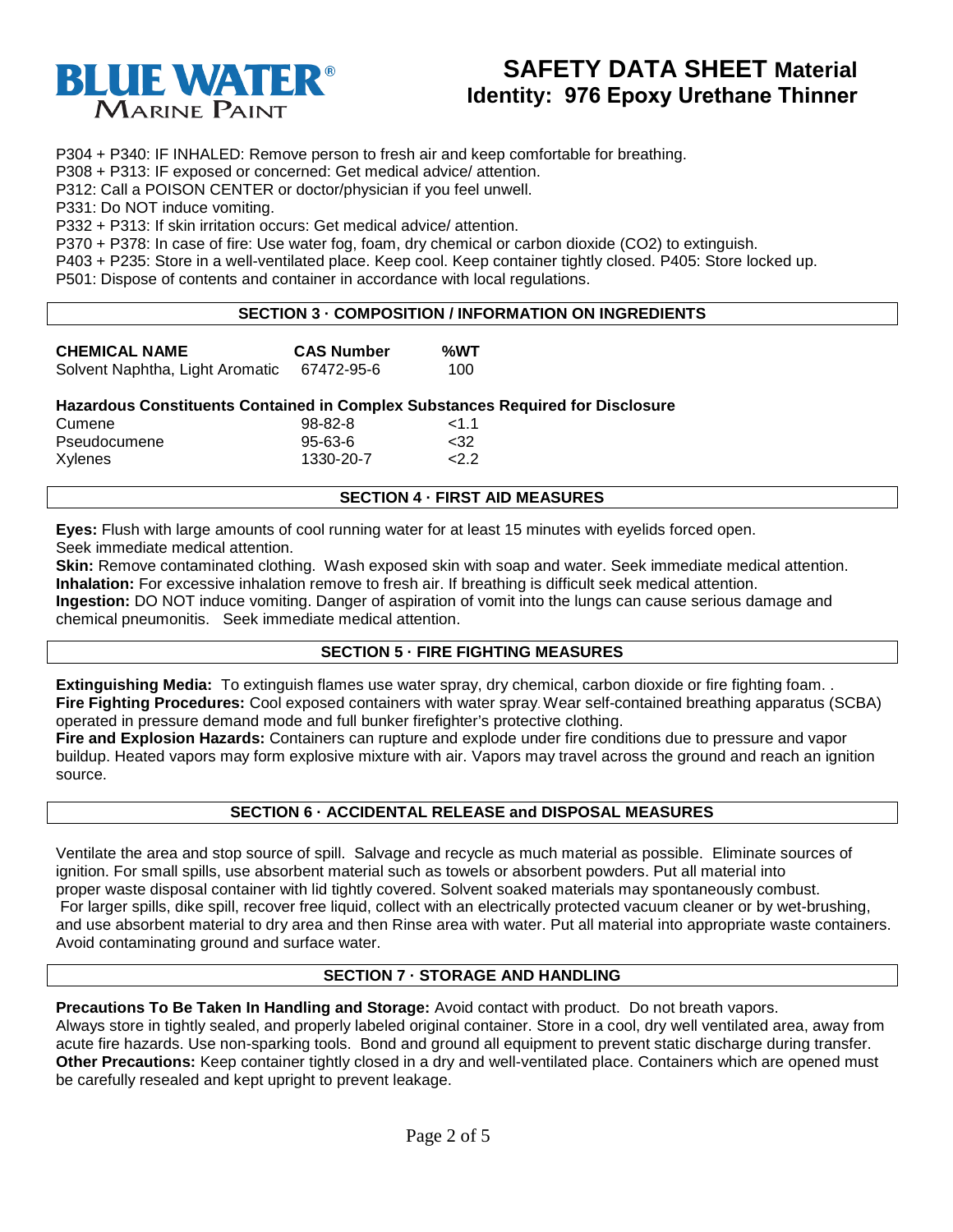

### **SECTION 8 · EXPOSURE CONTROLS AND PERSONAL PROTECTION**

**Engineering Controls:** Use explosion-proof ventilation equipment. Provide ventilation or other engineering controls to keep the airborne concentrations of vapor or mists below the applicable workplace exposure limits indicated below. The level of protection and types of controls will vary depending upon potential exposure conditions.

| <b>Exposure Limits:</b> | Solvent Naphtha, Light Aromatic | 100 ppm ACGIH 100 ppm OSHA |  |
|-------------------------|---------------------------------|----------------------------|--|
|                         | Cumene                          | 50 ppm ACGIH 50 ppm OSHA   |  |
|                         | Pseudocumene                    | 25 ppm ACGIH No OSHA data  |  |
|                         | Xylene                          | 100 ppm ACGIH 150 ppm OSHA |  |

#### **Personal Protective Equipment (PPE):**

**Eyes:** Wear appropriate protective eyeglasses or chemical safety goggles as described by OSHA's eye and face protection regulations in 29 CFR 1910.133.

**Skin:** If prolonged or repeated skin contact is likely, wear appropriate protective gloves.

**Clothing:** Selection of protective clothing depends on work conditions.

**Respirators:** Where adequate ventilation is not available an approved respirator must be worn. Respirator selection, use and maintenance should be in accordance with the requirements of OSHA Respiratory Protection Standard, 29 CFR 1920.134. In confined areas, use a self-contained breathing apparatus.

**Other Equipment:** Adequate explosion proof ventilation to control airborne concentrations below the exposure limits. Eye wash station and drenching shower in close proximity to use are advised.

#### **SECTION 9· PHYSICAL AND CHEMICAL PROPERTIES**

**Flash Point:** 115 <sup>O</sup>F **Flammability Limits:** Lower 0.9 Upper 6.2 **Flammability Limits:** Lower 0.9 Upper 6.2 **Autoignition Temperature:** 905 <sup>O</sup>F **Flammability Gravity:** 0.87 - 0.89 **Autoignition Temperature:** 905 <sup>O</sup>F<br>**Boiling Point:** 322-340 <sup>O</sup>F **Melting Point:** No available data **Evaporation Rate (BuAc=1):** 0.27 **Vapor Pressure:** 2 mmHg **Vapor Pressure:** 2 mmHg<br>**Vapor Density (Air-1):** 4.2

**Volatile %: No available data Solubility in Water: Negligible** 

**Odor/Appearance:** Colorless liquid with slight aromatic odor.

#### **SECTION 10 · STABILITY AND REACTIVITY**

**Chemical Stability:** Stable under normal use and temperature conditions. **Conditions to Avoid:** Keep away from heat, flame and other potential ignition sources. **Materials to Avoid:** Strong acids, and oxidizers. **Decomposition Products:** When combusted, oxides of carbon and various hydrocarbons.

#### **SECTION 11 · TOXILOGICAL INFORMATION**

#### **Signs and Symptoms of Overexposure:**

**Skin:** Contact can cause redness, irritation and drying. Severity depends on the amount and duration of exposure. **Eyes:** Vapors may be irritating to the eyes. Liquid contact will cause stinging and tearing.

**Inhalation:** Excessive inhalation of high concentrations may be harmful. Mist or vapor can irritate the throat and lungs. Breathing this material may cause central nervous system depression.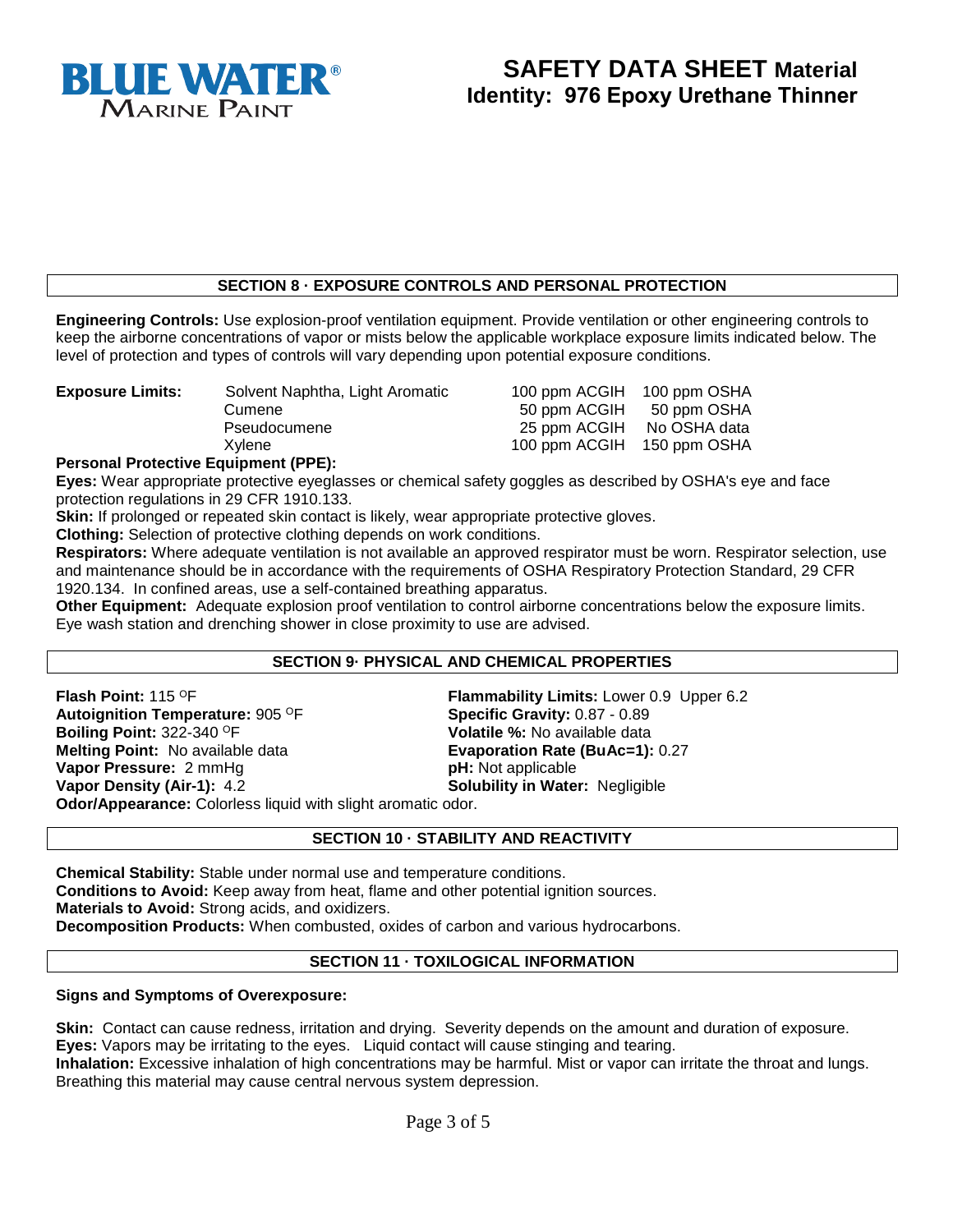

**Ingestion:** If swallowed this material may irritate the mucous membranes of the mouth throat and esophagus. Aspiration of this material into the lungs may result in damage or death.

**Acute oral toxicity:** Solvent Naphtha, Light Aromatic: LD50 >3000 mg/kg **Acute inhalation toxicity:** Solvent Naphtha, Light Aromatic: No available data **Acute dermal toxicity:** Solvent Naphtha, Light Aromatic: LD50 >3160 mg/kg

#### **SECTION 12 · ECOLOGICAL INFORMATION**

**ECOTOXICITY:** Expected to be toxic to aquatic organisms. May cause long-term adverse effects in the aquatic environment.

**Bio-accumulative potential:** Bioaccumulation of this product is unlikely. This product is readily biodegradable. **Mobility:** This product is moderately mobile in soil and likely to volatize from soil surface.

#### **SECTION 13 · DISPOSAL CONSIDERATIONS**

Chemical waste generators must determine whether a discarded chemical is classified as a hazardous waste. US EPA guidelines for the classification determination are listed in 40 CFR Parts 261.3. Additionally, waste generators must consult state and local hazardous waste regulations to ensure complete and accurate classification.

#### **SECTION 14 · TRANSPORTATION**

#### **U.S. DEPARTMENT OF TRANSPORTATION (Road or Rail):**

| <b>Proper Shipping Name:</b> | Petroleum distillates, n.o.s. |
|------------------------------|-------------------------------|
| <b>Hazard Class:</b>         | 3. Combustible                |
| <b>UN Number:</b>            | 1268                          |
| <b>Packaging Group:</b>      | Ш                             |

#### **SECTION 15 · REGULATORY INFORMATION**

### **US FEDERAL REGULATIONS**

#### **Comprehensive Environmental Response and Liability Act (CERCLA)**

This material is not subject to any special reporting under the requirements of the Comprehensive Environmental Response, Compensation and Liability Act (CERCLA). If appropriate, immediately report to the National Response Center (800/424-8802) as required by U.S.Federal Law. Also contact appropriate state and local regulatory agencies. The reportable quantity (RQ) for this material estimated at 4545 pounds.

**Toxic Substance Control Act (TSCA):** All components of this product are listed on the TSCA inventory list.

#### **SARA Section 311/312 (40 CFR 370) Hazard Categories:**

Delayed Health Hazard, Fire Hazard.

**SARA Section 313 (40 CFR 372) Hazard Categories:** This product contains the following toxic chemical(s) subject to reporting requirements:

**Clean Water Act:** None of the chemicals in this product are listed as Hazardous Substances under the CWA

**Clean Air Act:** None of the chemicals in this product are listed as Hazardous Substances under the CAA.